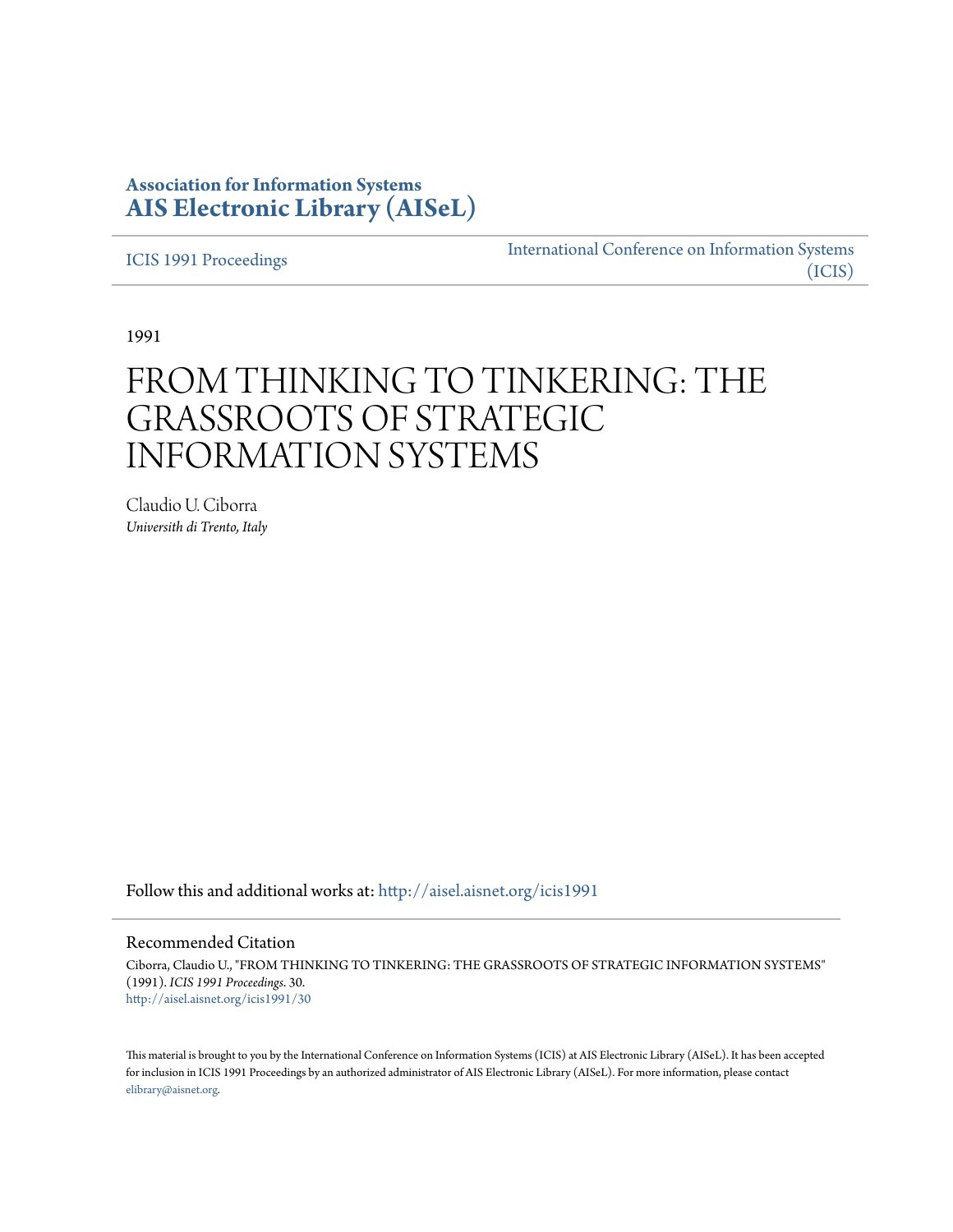## FROM THINKING TO TINKERING: THE GRASSROOTS OF STRATEGIC INFORMATION SYSTEMS

Claudio U. Ciborra Institute Theseus, France Universitá di Trento, Italy

## ABSTRACT

When building <sup>a</sup> Strategic Information System (SIS), it may not be economically sound for <sup>a</sup> firm to be an innovator through the strategic deployment of information technology. The decreasing costs of the technology and the power of imitation may quickly curtail any competitive advantage acquired through SIS. On the other hand, the iron law of market competition prescribes that those who do not imitate superior solutions are driven out of business. This means that any successful SIS becomes a competitive necessity for every player in the industry. Tapping standard models of strategy analysis and data sources for industry analysis will lead to similar systems and enhance, rather than decrease, imitation. How then should a "true" SIS be developed? In order to avoid easy imitation, it should emerge from the grassroots of the organization, out of end-user hacking, computing and tinkering. In this way, the innovative SIS is going to be highly entrenched with the specific culture of the firm. Too management needs to appreciate local fluctuations in system practices as a repository of unique innovations and commit adequate resources to their development, even if they fly in the face of traditional approaches. Rather than looking for standard models in the business strategy literature, SISs should be looked for in the theory and practice of organizational learning and innovation, both incremental and radical.

In order to follow the pioneering examples of American Airlines' Sabre, McKesson's Economost and American •Airlines' Sabre, McKesson's Economost and American <br>
Hospital Supply's ASAP, current prescriptions for design-<br>
SISS provides evidence of important roles for serendip-<br>
ing a Strategic Information System (SIS) include obta ing a Strategic Information System (SIS) include obtaining ity, reinvention, and other factors that are left out of<br>top management awareness and identifying and implement-<br>account in the conventional approach to strategy ing applications that may generate competitive advantage. These systematic approaches are based on two main ingredients: a set of guidelines indicating how Information ingredients: a set of guidelines indicating how Information There are both empirical and theoretical grounds, then, for<br>Technology (IT) can support the business vis-a-vis the proposing new kinds of guidelines for SIS desig Technology (IT) can support the business vis-a-vis the proposing new kinds of guidelines for SIS design. After (Bakos and Treacy 1986; Wiseman 1988; Ives and Lear-<br>month 1984; Cash and Konsynski 1984; Porter and Millar<br>1985).<br>1985).

After the 1980s generated a wealth of "how to build an Consider the following questions raised by current concep-SIS" recipes, the nineties have begun with a period of tions of SIS design critical reflection (Hopper 1990). The systematic application of SIS design methodologies did not, in fact, yield <sup>a</sup> • Limitation has always been the driving force behind commensurate number of successful cases - at least not<br>when measured against the pioneering technologies cited<br>berg 1982). SIS represents no exception. However, if when measured against the pioneering technologies cited above. An intensive review of relevant empirical and above. An intensive review of relevant empirical and every major player in the industry adopts the same or theoretical literature suggests a number of reasons for a similar SIS, any competitive advantage plainly these disc

•The hand, the theoretical literature emphasizes rational assessments of the firm and its environment

1. INTRODUCTION and value experimentation at the grass roots level of an organization as a means to finding new directions.

account in the conventional approach to strategy development.

evaporates. Systems that can be copied and built by a large number of firms, where no firms enjoy any distinctive or sustainable advantage in implementation. rational assessments of the firm and its environment<br>by top management as the means to strategy formula-<br>tion. It ignores alternative conceptions available in annihing standard SIS planning approaches and solution. It ignores alternative conceptions available in applying standard SIS planning approaches and solu-<br>innovation literature that stress learning over thinking tions in that they will find it very difficult to maniputions in that they will find it very difficult to manipu-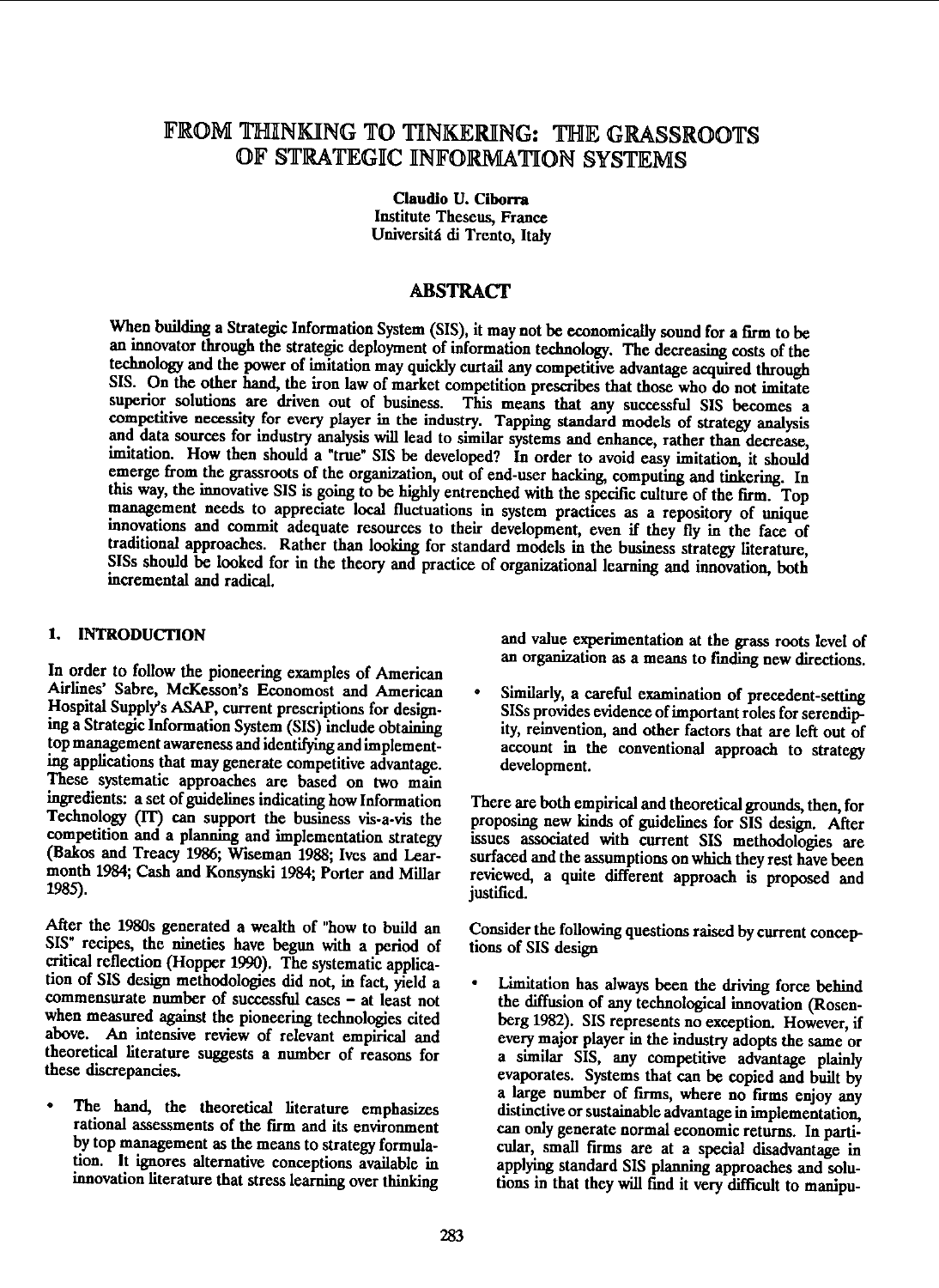- Some Inter-Organizational Systems (IOS) require the development or industry connection of all the major firms in an industry, as is Ciborra and Lanzara 1990). connection of all the major firms in an industry, as is the case for Electronic Data Interchange. This are supposed to offer the individual firm (Johnston and Vitale 1988).
- and the identification of SIS applications can be purchased as research and consulting services (Barney

It is not surprising, then, that business organizations should ask themselves:

- Does it really pay to be innovative?
- 
- 

In order to address such issues, researchers and consultants SIS applications: strategic thrusts (Wiseman 1988); the are finding new ways to develop SIS (Clemons 1986; Feeny value chain (Porter and Millar 1985); the custom are finding new ways to develop SIS (Clemons 1986; Feeny value chain (Porter and Millar 1985); the customer services and Ives 1989; Venkatraman and Short 1990). Those life cycle (Ives and Learmonth 1984); the strategic gri efforts do not typically challenge the current assumptions (McFarlan 1984); electronic integration (Henderson and about business strategy formulation and industry competi-<br>Venkatraman 1989); and transaction costs (Ciborra about business strategy formulation and industry competi-<br>
ion. They are likely to be thwarted by the paradox of Malone, Yates and Benjamin 1987).<sup>1</sup> tion. They are likely to be thwarted by the paradox of microeconomics: competition tends to force standardiza-<br>tion of solutions and equalization of production and coordination costs among participants. To be sure, all these dynamics unfold *unless* a firm's strategy is hard to copy (Barney 1985a): the more difficult it is for other performance edge extract from a strategic IT application.<br>
firms to imitate a successful SIS, the longer the firm can In fact, the widely cited SIS success stories of firms to imitate a successful SIS, the longer the firm can In fact, the widely cited SIS success stories often show that

We argue that the construction, or better the invention, of contention is confirmed by empirical evidence on the an SIS must be grounded on new foundations, both patterns of diffusion of SISs. an SIS must be grounded on new foundations, both practically and conceptually. More specifically,

- 
- realized (Brown and Duguid 1989). In fact, many SIS trends. Only three systems are really original, but the have emerged out of plain hacking. The capability of probably be promptly imitated" (Brousseau 1990). have emerged out of plain hacking. The capability of

late the industry structure to their advantage through integrating unique ideas and practical design solutions the strategic use of IT. at the end user level turns out to be more important than the adoption of structured approaches to systems development or industry analysis (Schoen 1979;

undermines the competitive advantage such systems The paper first investigates the dilemmas of building an are supposed to offer the individual firm (Johnston and SIS tracing them back to current views of strategic thinkin and models of competition (section 2). Such theories and models are briefly reviewed in order to show that they More generally, the competitive analysis of markets represent just one possible approach, and that alternative and the identification of SIS applications can be venues need to be explored for more effective SIS design (Section 3). A closer look at how some legendary SISs 1985a). They are carried out according to current were originally introduced offers clues for a different frameworks, use standard data sources, and if per-<br>formed professionally will reach similar results and tal and radical (section 4). New principles for SIS developformed professionally will reach similar results and tal and radical (section 4). New principles for SIS develop-<br>ment are then set out and justified in more detail (sections ment are then set out and justified in more detail (sections 5 and 6). Conclusions follow.

### 2. QUESTIONABLE ADVANTAGE

The rhetoric of SIS is based on a set of cases ranging from • Are SISs offering true competitive advantage, or do the early adopters such as McKesson (Clemons and Row they just represent a competitive necessity? 1988), American Hospital Supply [now Baxter] (Venkatraman and Short 1990), and American Airlines (Copeland • How can a firm implement systems that are not easily and McKenney 1988) to companies that went bankrupt copied, thus generating returns over <sup>a</sup> reasonable because they did not adopt an SIS, such as Frontier Airlines and People Express. The argument in favor of SISs is backed by frameworks that indicate how to identify life cycle (Ives and Learmonth 1984); the strategic grid

> Much less attention has been given to the problem of how<br>an SIS can provide a significant or *sustainable* competitive advantage, so that a pioneering company can get a valuable such systems provide only an ephemeral advantage, before being readily copied by competitors (Vitale  $1986$ ).<sub>2</sub> This

A recent study of 36 major IOSs in different US industries to avoid easy imitation, the quest for an SIS must be shows that although the goals set by large corporations based on unanalyzable, and even opaque, areas such differed considerably (e.g., decreasing costs, electronic differed considerably (e.g., decreasing costs, electronic as organizational culture. The investigation and integration), the driving force for the introduction of such enactment of unique sources of practice and know how systems was that other firms in the same industry had at the firm and industry level can be the source of similar applications (75% of the cases); other systems were at the firm and industry level can be the source of similar applications (75% of the cases); other systems were<br>sustained advantage.<br> $\frac{1}{2}$ developed in collaboration with companies in the same industry (8%), while for another 8% they were individual developing an SIS is much closer to prototyping and initiatives soon to be copied by competitors. In sum, "more to deploying end users' ingenuity than has been than 92% of the systems studied follow industry wide<br>realized (Brown and Duguid 1989). In fact, many SIS trends. Only three systems are really original, but they will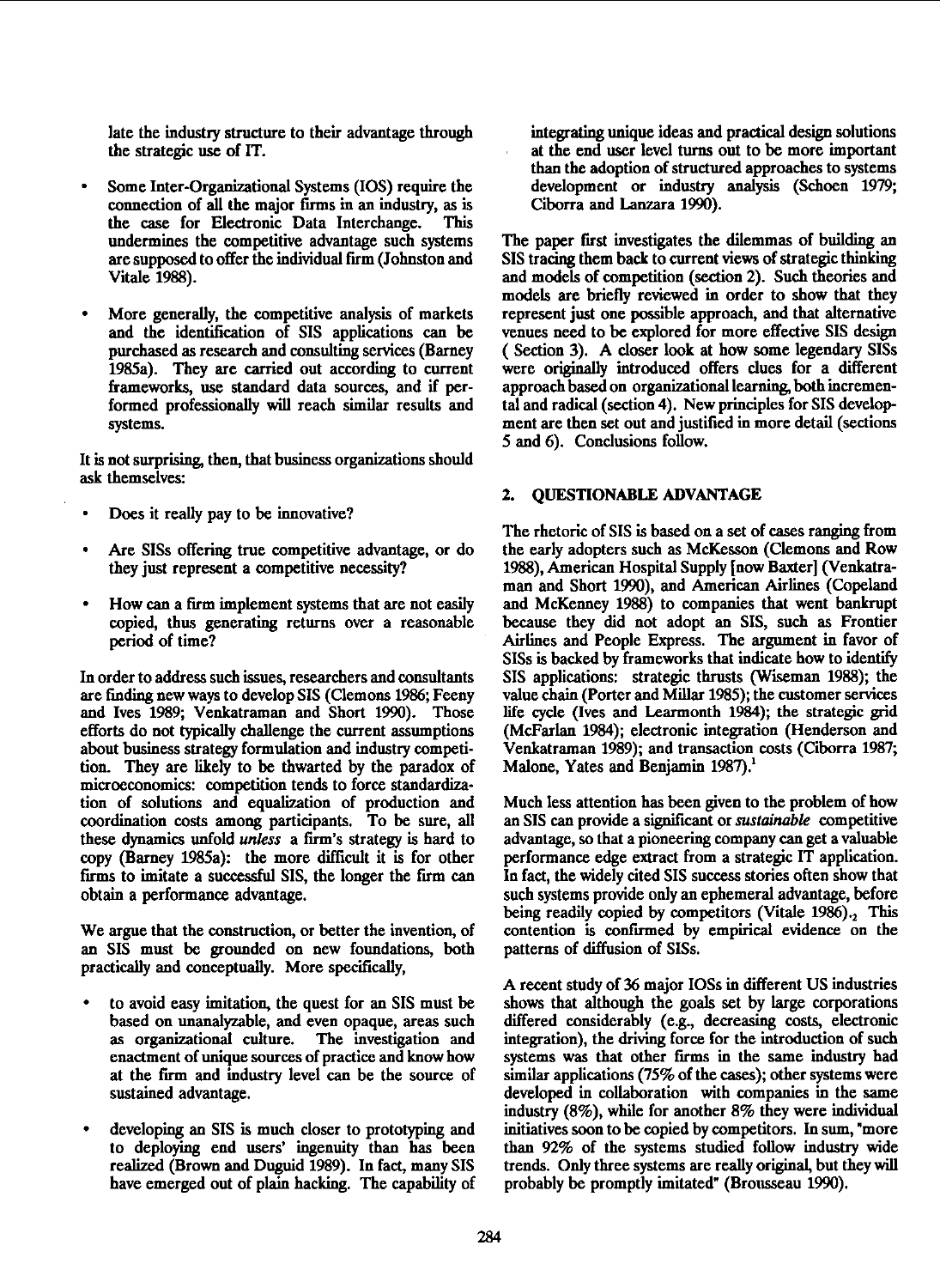As a consequence, aiming at sustainable advantage requires More generally, this school of thought can be questioned continuously generating innovative and competitive on three counts (Mintzberg 1990). continuously generating innovative and competitive applications and then successfully protecting that unique advantage over some time period. Feeny and Ives (1989) advantage over some time period. Feeny and Ives (1989) . Making strategy explicit. The rational bias for full, recommend, for example, that in order to reap a long term explicit articulation of strategy assumes, implicitly recommend, for example, that in order to reap a long term explicit articulation of strategy assumes, implicitly, that advantage from investments in an SIS, a firm should the environment is bighty predictable and the unfold advantage from investments in an SIS, a firm should<br>carefully analyze the lead time required for competitors to of events is itself sequenced, to allow for an orderly<br>develop a system similar to the one being considered an it should look for asymmetries in organizational structure, However, during implementation surprises often occur culture, size, etc., that may slow down the integration of that call into question carefully developed plans the new SIS within competitors' organizations. (Bikson, Stasz and Mankin 1985). The need for

Although such suggestions are very valuable, they do not inflexibility of the formulation and implementation entirely avoid the dilemmas faced by SIS design. For sequence. entirely avoid the dilemmas faced by SIS design. For example, if it is possible for the innovator to employ a consulting service to identify specific forces that can keep consulting service to identify specific forces that can keep • One-way relationship between strategy and structure.<br>
followers and imitators at bay, the latter can always acquire In the conventional perspective, the strate followers and imitators at bay, the latter can always acquire In the conventional perspective, the strategist is consultants and services to help overcome those impedi-<br>
regarded as an independent observer who can exercise ments. We claim, instead, that more effective tactics for judgement in a way that is removed from the everyday<br>SIS design will come from challenging the approaches to reality of the organization. For example, when

It is appropriate to begin by considering the rational shows that such biases are at work in any decision perspective on *strategy formulation*, applied by authors making process (Tversky and Kahneman 1981), they perspective on *strategy formulation*, applied by authors making process (Tversky and Kahneman 1981), they such as Porter and Millar (1985), from the business are assumed away by the rationalist orientation of strategy to current SIS issues. According to such a perspective, management should first engage in a purely cognitive process: through the appraisal of the environ-<br>ment, its threats and opportunities as well as the strengths ment, its threats and opportunities as well as the strengths phenomena influence the strategy formulation process,<br>and weaknesses of the organization, key success factors and in addition to unexpected implementation outcom distinctive competencies are identified; next, these are translated into <sup>a</sup> range of competitive strategy alternatives.

A perspective of this type can be found in most SIS strategy formulation is often likely to involve elements<br>models, such as the critical success factors (Rockart 1979), of surprise or sudden, radical shifts in preferences (Wiseman 1988), and sustainability analysis (Feeny and<br>Ives 1989). However, in everyday practice strategy formulation<br>Iation differs widely from what is implied by such prescrip-<br>Iation and assumptions. Incrementalism, mud tions and assumptions. Incrementalism, muddling through, myopic, and evolutionary decision making processes seem to prevail, even when there is a formal adherence to the principles outlined above. Structures tend to influence principles outlined above. Structures tend to influence 1978). Radical learning permits ways of seeing the strategy formulation *before* they can be impacted by the environment, and commensurate views of the organizastrategy formulation *before* they can be impacted by the environment, and commensurate views of the organiza-<br>new vision, and the de facto involvement of actors other tion's strengths and weaknesses, to be continuously than the chief executive officer is prevalent. Conflicts and double bind situations may characterize the stage where strategies are conceived and put to work. Perhaps the strategies are conceived and put to work. Perhaps the It is appropriate next to consider the models of competi-<br>most notable counterevidence is provided by the theory *tion* that are implicit in today's SIS frameworks. Mos most notable counterevidence is provided by the theory *tion* that are implicit in today's SIS frameworks. Most rely and practice of Japanese management, at the same time so on theories of business strategy (Porter 1980) d and practice of Japanese management, at the same time so on theories of business strategy (Porter 1980) derived from<br>successful and so distant from the analytic - even mecha-<br>industrial organization economics (Bain 1968). successful and so distant from the analytic - even mecha-<br>nistic - principles set out above (Nonaka 1988a). to this school of thought, returns to firms are determined

- process of formulation, design and implementation. (Bikson Stasz and Mankin 1985). The need for continuous opportunistic revisions clashes with the
- regarded as an independent observer who can exercise strategy formulation that characterized the SIS field of the evaluating strengths and weaknesses of the organiza-<br>1980s. assumed that strategists can think and make choices 3. SHIFTS IN MODELS OF STRATEGIC<br>
THINKING AND COMPETITION<br>
biases or ingrained routinized ways of acting biases, or ingrained, routinized ways of acting. Although a considerable body of research literature are assumed away by the rationalist orientation of most approaches to strategic systems. Everyday life in organizations, on the other hand, shows that organizational structure, culture, inertia and other endemic in addition to unexpected implementation outcomes<br>(Weick 1979).
- There, once the optimal strategy has been selected, and<br>laid out in sufficient detail, the implementation phase<br>follows.<br>the continuous acquisition of knowledge in various forms, i.e., learning. We claim, on the other hand, that - both incremental, trial-and-error learning, and radical, second-order learning (Argyris and Schoen tion's strengths and weaknesses, to be continuously reshaped (Ciborra and Schneider 1990).

to this school of thought, returns to firms are determined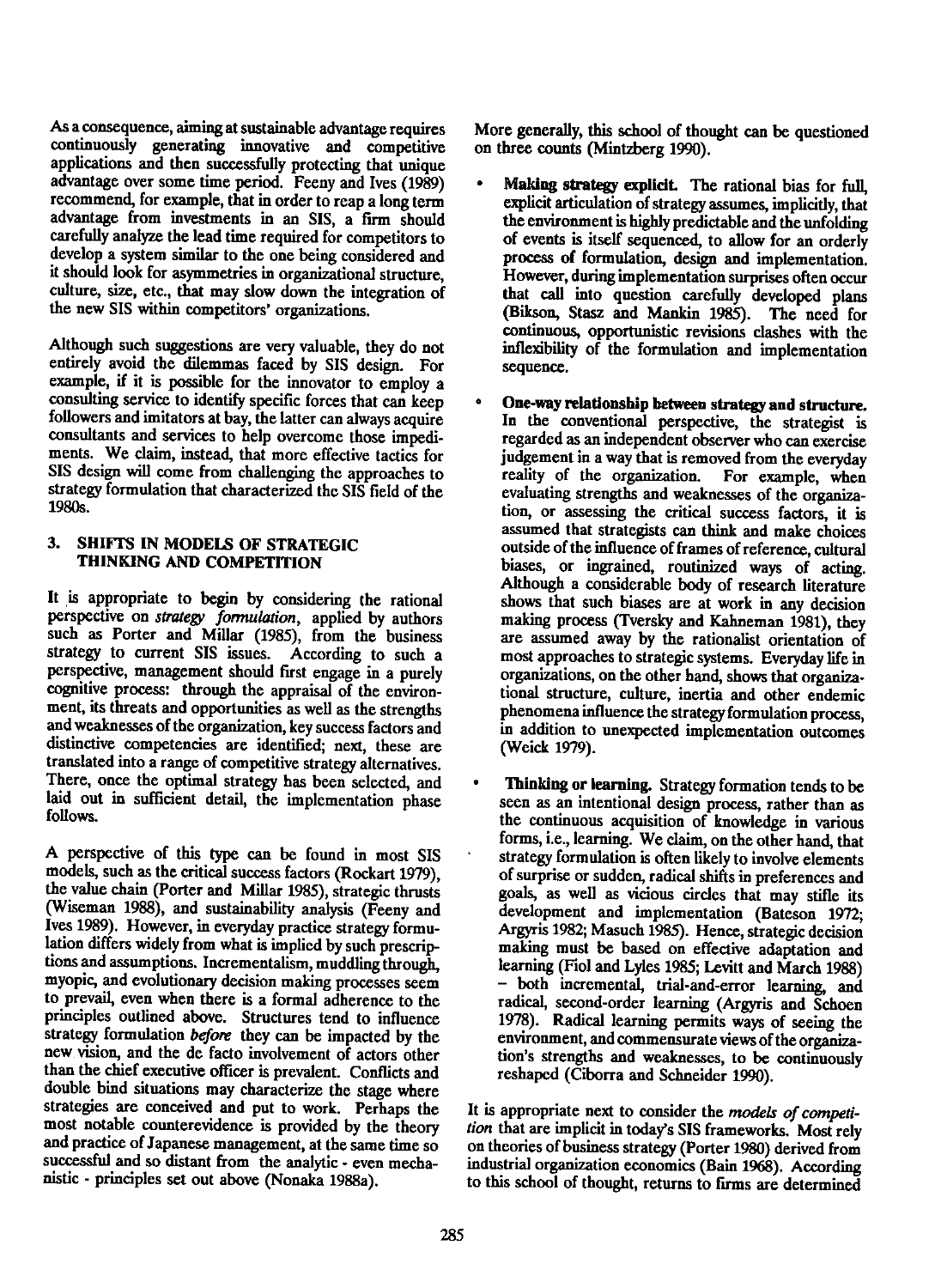operate. In order to achieve a competitive advantage, they can shed on these issues. At a closer look, such cases<br>firms should manipulate the structural characteristics of the emphasize the discrepancy between ideal plans firms should manipulate the structural characteristics of the emphasize the discrepancy between industry through  $IT -$  for instance, by creating barriers to and the realities of implementation. industry through  $IT$  – for instance, by creating barriers to entry, product differentiation, links with suppliers, and so on (Porter and Millar 1985). However, as Barney (1985a) ASAP, the system launched by AHS Corporation (subse-<br>has noted in the field of strategy and Wiseman (1988) in quently acquired by Baxter), started as an operational, has noted in the field of strategy and Wiseman (1988) in quently acquired by Baxter), started as an operational, the field of SIS, there are alternative conceptions of localized response to a customer need (Venkatraman and the field of SIS, there are alternative conceptions of competition that may be relevant to SIS development.

competition put forward by Chamberlin (1933) on this ordering clerks could then transfer the information on the<br>view: firms are heterogeneous. They compete on the cards expeditiously through a phone terminal. From this view: firms are heterogeneous. They compete on the cards expeditiously through a phone terminal. From this basis of certain resource and asset differences, such as local ad hoc solution to a particular problem, the idea basis of certain resource and asset differences, such as local ad hoc solution to a particular problem, the idea technical know-how, reputation, ability for teamwork, gradually emerged of linking all the customer hospitals in organizational culture and skills, and other "invisible assets" the same way through touch-tone telephones, bar code (Itami 1987). Differences of these kinds will make some readers, teletypes and eventually PCs. At a later stage,<br>firms able to implement high return strategies. Competi-<br>AHS management realized the positive impact such an firms able to implement high return strategies. Competi- AHS management realized the positive impact such an tion then means cultivating unique strengths and capa-<br>bilities, and defending them against imitation by other and was able to allocate adequate resources for its further bilities, and defending them against imitation by other firms.

(1950), who sees it as a process linked to *innovation* in started in a similar way. The former IS manager admits<br>product, market or technology. Innovation, in turn, is that "behind the legend" there was simply a local ini product, market or technology. Innovation, in turn, is that "behind the legend" there was simply a local initiative<br>more the outcome of the capitalist process of creative by one of the business units. The system was not de more the outcome of the capitalist process of creative destruction than the result of a strategic planning process. Ability at guessing, learning and sheer luck appear in such it was the outcome of an evolutionary, piecemeal process<br>a perspective to be key competitive factors (Barney 1985b). In that included the ingenuous tactical use o a perspective to be key competitive factors (Barney 1985b).

It is noteworthy that Chamberlin's and Schumpeter's tally, the outcome of what the French call bricolage, i.e., concepts of competition are consistent with the alternative tinkering and serendipity. Interestingly, the conv concepts of competition are consistent with the alternative tinkering and serendipity. Interestingly, the conventional models of strategy formulation depicted by Mintzberg in MIS unit not only was responsible for initial neglect of the<br>his critique of rational analytic approaches. More pre- new strategic applications within McKesson, but a his critique of rational analytic approaches. More pre-<br>cisely, we can identify and contrast two different "themes" subsequently, for the slow pace of company-wide learning cisely, we can identify and contrast two different "themes" subsequently, for the slow pace of company-v<br>in business strategy that can be applied to the SIS field. about McKesson's new information systems. in business strategy that can be applied to the SIS field. According to the first, strategy is formulated in advance, on the basis of an industry analysis; it consists of a series of SABRE, the pioneering computerized reservation system<br>moves that can be planned and subsequently implemented, built by American Airlines, was not originally con moves that can be planned and subsequently implemented, built by American Airlines, was not originally conceived as<br>to gain an advantage relative to competing firms in the a biased distribution channel to create entry barr to gain an advantage relative to competing firms in the same industry structure. According to the second theme, competitors while tying in travel agents. In fact, it began strategy formulation is difficult to plan before the fact, and as a relatively simple, inventory-management system<br>competitive advantage stems from exploiting the unique addressing a specific need which had nothing to do w characteristics of the firm and unleashing its innovating capabilities. supposed to address an internal inefficiency: American's

Looking more closely at some well known SIS applications inventory of available seats and to at suggests that there is a wide gap between the prevailing names to booked seats (Hopper 1990). suggests that there is a wide gap between the prevailing methodologies, close to the former theme, and business practice, definitely closer to the latter.

Four well known SISs, Baxter's ASAP, McKesson's Economost, American Airline's SABRE and the French The initial Minitel idea was not unique. Mainframes allow Videotex, Teletel (better known by the name of the PTT

by the structure of the industry within which the firms terminals, Minitel) - will now be reconsidered for the light operate. In order to achieve a competitive advantage, they can shed on these issues. At a closer look, su

Short 1990). Because of difficulties in serving a hospital effectively, <sup>a</sup> manager of <sup>a</sup> local AHS office gave pre-One contrasting alternative is the theory of monopolistic punched cards to the hospital's purchasing department; the competition put forward by Chamberlin (1933) on this ordering clerks could then transfer the information development.

Another perspective on competition is Schumpeter's McKesson's Economost, another order-entry system,<br>(1950) who sees it as a process linked to *innovation* in started in a similar way. The former IS manager admits loped according to a company-wide strategic plan; rather, it was the outcome of an evolutionary, piecemeal process. available. Economost was"stumbled upon" almost acciden-

> addressing a specific need which had nothing to do with ensuring a competitive advantage. On the contrary, it was relative inability, compared to other airlines, to monitor the inventory of available seats and to attribute passenger

A last telling case, at national level, is represented by Minitel. One of the rare  $-$  if not the only  $-$  successful public Videotex systems in the world, it gives France a still unmatched competitive advantage in the informatisation 4. RECONSIDERING THE EMPIRICAL de la societe (Nora and Minc 1978). Today there are 5.6 EVIDENCE million terminals in French households and an average of eighteen calls a month per owner.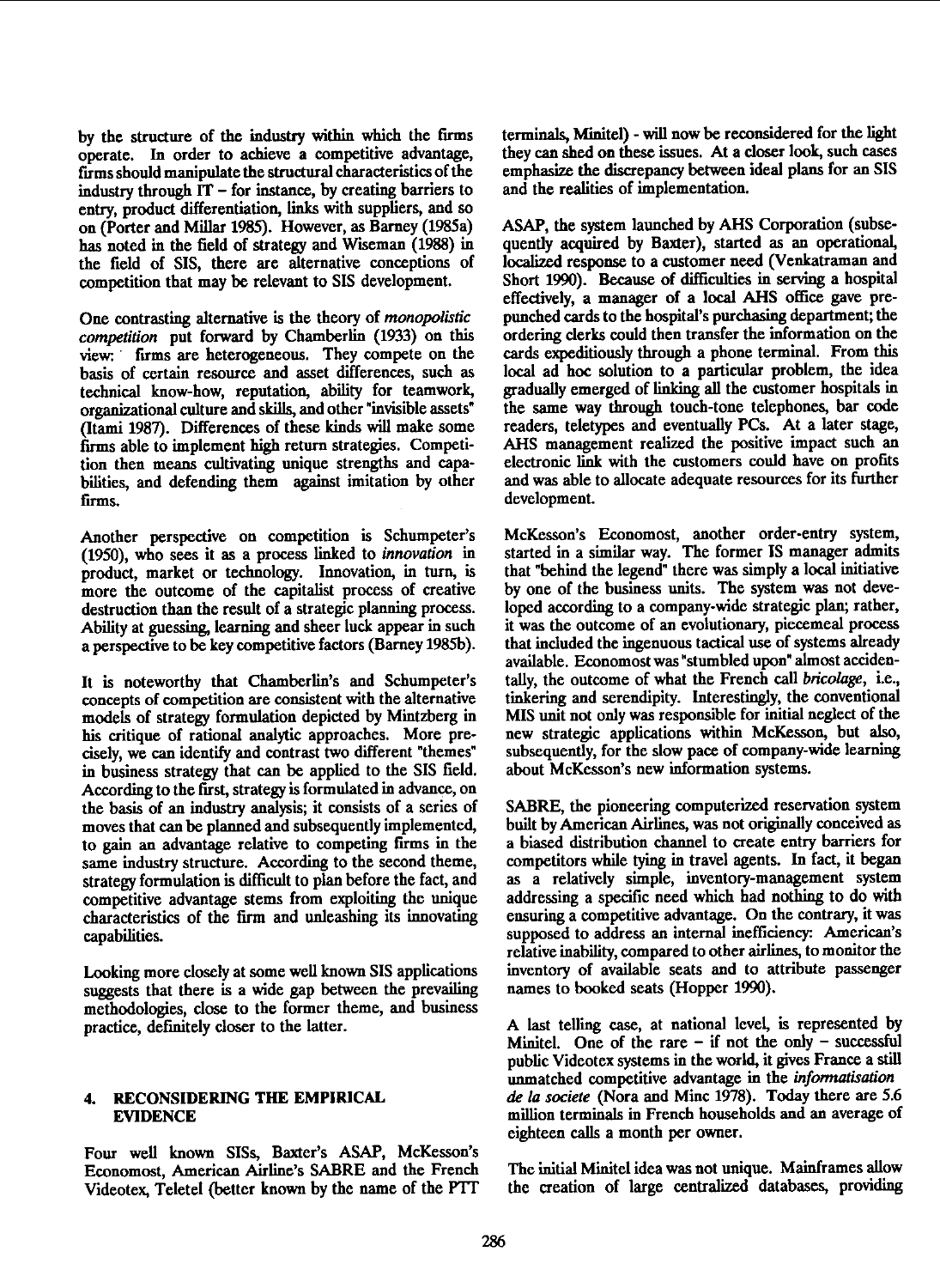information that could be sold and accessed by a large 5. NEW FOUNDATIONS FOR SIS DESIGN number of customers using dumb terminals. Videotex systems promoted on this basis have failed both for early The preceding discussion of the models of competition adopters (UK PTT) and latecomers (the German Bundes-<br>suggested that if an SIS application does not generate adopters (UK PTT) and latecomers (the German Bundes-<br>post) that could have benefitted from better technology, significant value, it may not be worth developing. If it is post) that could have benefitted from better technology, more careful planning, and the experiences of other PTTs. more careful planning, and the experiences of other PTTs. easily imitated, it can only deliver a short term, contestable<br>France Telecom (formerly Direction Generale des Tele-advantage (Wiseman 1988). The question is, then, France Telecom (formerly Direction Generale des Tele-<br>
communications, or DGT) moved into Videotex relatively<br>
achieve uniqueness in SIS design - or at least a system communications, or DGT) moved into Videotex relatively achieve uniqueness in SIS design - or at least a system late. However, there were significant differences in the difficult to emulate - if models of strategic thinking and way the system was promoted to the general public. The competitive environments proposed in the 1980s are vision of the informatisation de la societe convinced the government to make the Minitel <sup>a</sup> success story through distribution is seen by observers and competitors as the critical success factor for French Videotex. This is only critical success factor for French Videotex. This is only *innovation* process (Takeuchi and Nonaka 1986; Nonaka partially true. The free terminals were at the time a and Yamanaouchi 1989). To innovate means to create new necessary condition for success (recall that the launching knowledge about resources, goals, tasks, markets, products of Minitel occurred before the diffusion of the personal and processes. The skills and competencies avai of Minitel occurred before the diffusion of the personal computer) but not a sufficient one. Nonetheless, at the computer) but not a sufficient one. Nonetheless, at the corporation represent at the same time sources and beginning the use of Minitel was sluggish, probably for the constraints for innovation (Prahalad and Hamel 1990). same reason other Videotex systems never took off.

To be successful, the Minitel had to be different from and routine behavior, extending them gradually when other media; it had to be "active." In fact, the system also coping with a new task (examples include learning by other media; it had to be "active." In fact, the system also coping with a new task (examples include learning by provided messaging capabilities, but was never promoted doing, incremental decision making, and muddling as a public e-mail service by the DGT. Only because an through). Accessing more diverse and distant information, act of hacking attracted the interest of the national press when an adequate level of competence is not prese act of hacking attracted the interest of the national press was this potential discovered and actualized by millions of users. During an experiment in Strasbourg, when a local newspaper put its classified ads section on videotex, a hacker – probably located at the dp unit of the newspaper This approach requires allowing and even encouraging itself – started using the Minitel to respond to the ads, tinkering by people close to the operational level so itself - started using the Minitel to respond to the ads, tinkering by people close to the operational level so that establishing a direct, electronic dialogue with their authors. they can combine and apply known tools and establishing a direct, electronic dialogue with their authors. they can combine and apply known tools and techniques to<br>This was the beginning of the Minitel as an electronic mail solve new problems. No general scheme or m This was the beginning of the Minitel as an electronic mail solve new problems. No general scheme or model is system (*messagerie*) instead of just a system for accessing available: rather, local cues from a situation are system (messagerie) instead of just a system for accessing available; rather, local cues from a situation are trusted<br>a database (Marchand 1987). At that point, the number and exploited in a somewhat unreflective way, aimi a database (Marchand 1987). At that point, the number and exploited in a somewhat unreflective way, aiming at ad of terminals in homes turned out to constitute a critical hoc solutions by heuristics rather than high theory mass, starting a virtual circle. For instance, the network created a new marketplace where many independent way. Even when big plans were present, it was *bricolage* service companies could sell their services. Customers that lead to the innovation. The value of tinkering lies in service companies could sell their services. Customers that lead to the innovation. The value of tinkering lies in immediately used the "new" medium – so much so that the the fact that it keeps the development of an SIS cl immediately used the "new" medium - so much so that the the fact that it keeps the development of an SIS close to national backbone packet switched network. Transpac, the competencies of the organization and to on-going broke down due to overload. France Telecom was flexible and pragmatic enough to adapt the infrastructure technically and commercially to the new pattern of usage which cally and commercially to the new pattern of usage which The second route to new knowledge is to attack the had emerged outside the initial vision and plans; it moved competency gap directly, forging new competencies to had emerged outside the initial vision and plans; it moved competency gap directly, forging new competencies to<br>"from the logic of storage to the logic of traffic" (Schneider emerge and consolidate. This is a process of ra "from the logic of storage to the logic of traffic" (Schneider emerge and consolidate. This is a process of radical

The most frequently cited SIS successes of the 1980s, then, approach leads to new systems and arrangements, but not tell the same story. Innovative SISs are not fully designed by "random walks" or tinkering; at the opposit tell the same story. Innovative SISs are not fully designed by "random walks" or tinkering; at the opposite extreme, top-down or introduced in one shot; rather, they are tried it intentionally challenges and smashes establ top-down or introduced in one shot; rather, they are tried it intentionally challenges and smashes established routines<br>out through prototyping and tinkering. In contrast, strategy in particular, it attacks day-to-day assu out through prototyping and tinkering. In contrast, strategy in particular, it attacks day-to-day assumptions that define<br>formulation and design take place in pre-existing cognitive competence, learning by doing and learni formulation and design take place in pre-existing cognitive competence, learning by doing and learning by trial and designers and sponsors from seeing and exploiting the would involve more than market analysis, systems analysis, potential for innovation.<br>
requirements specifications and interest accommodation.

competitive environments proposed in the 1980s are adequate?

We claim that the development of an SIS that can deliver<br>a sustained competitive advantage must be treated as an and Yamanaouchi 1989). To innovate means to create new<br>knowledge about resources, goals, tasks, markets, products constraints for innovation (Prahalad and Hamel 1990).

The creation of new knowledge can take place in two nonexclusive ways. The first is to rely on local information doing, incremental decision making, and muddling through). Accessing more diverse and distant information. would instead lead to errors and further divergence from<br>optimal performance (Heiner 1983).

hoc solutions by heuristics rather than high theory.<br>Systems like ASAP or the Minitel were developed in this the competencies of the organization and to on-going fluctuations in local practices.

learning that entails restructuring the cognitive and organizational backgrounds that give meaning to the practices, routines and skills at hand (Brown 1991). This error. From this view point, designing an innovative SIS requirements specifications and interest accommodation.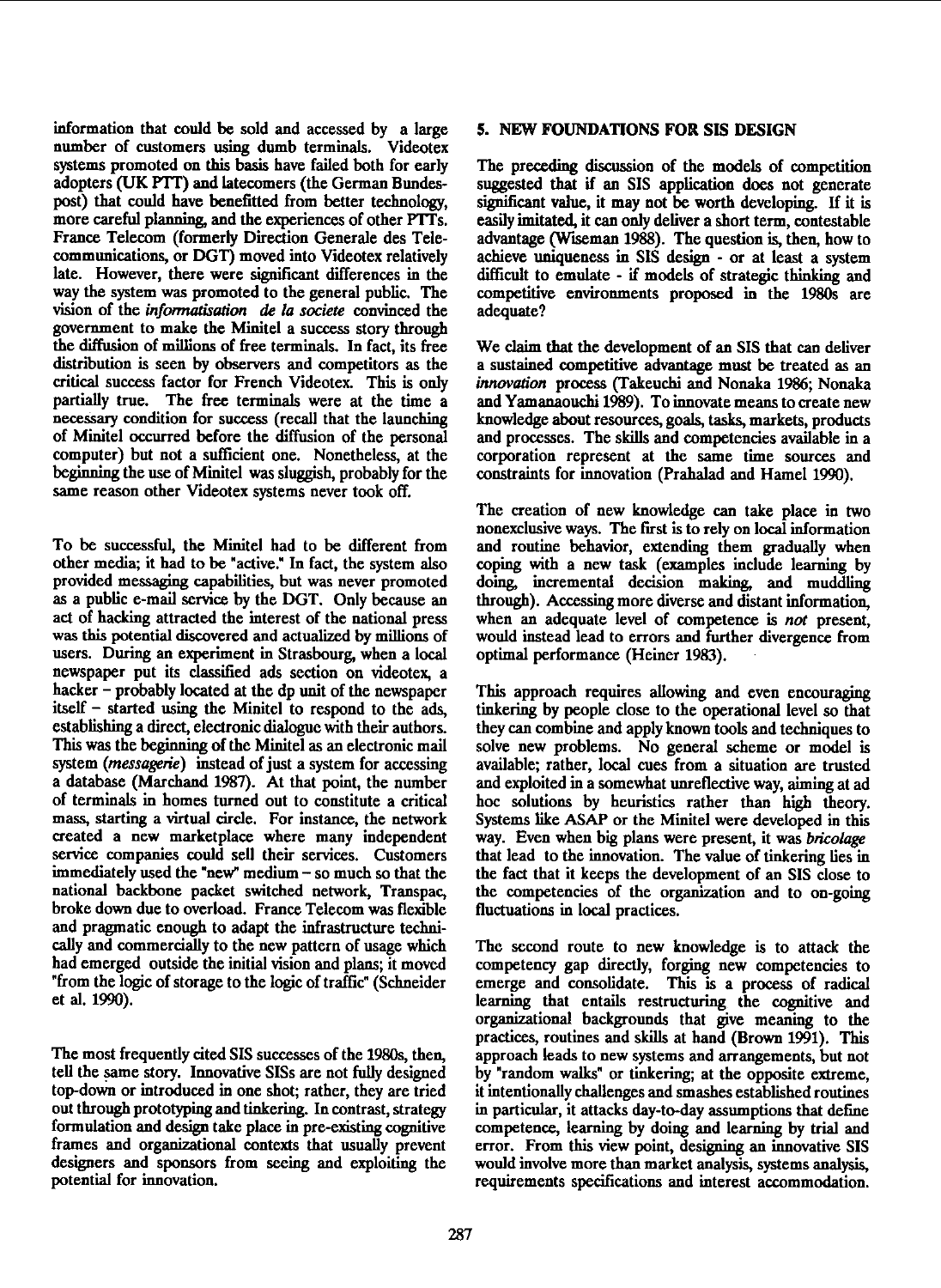Rather, it should deal primarily with the structures and 1990). We identify seven oxymorons as alternative "plan-<br>frames within which such exercises take place, i.e., with ning" guidelines that can increase organizational shaping and restructuring the context of both business policy and systems development. Such a context can be policy and systems development. Such a context can be transforming *bricolage* and learning-by-doing into activities surfaced and changed only by intervening in situations and that increase the probability of "stumbling up surfaced and changed only by intervening in situations and that increase the probability of "stumbling upon" SIS<br>designing-in-action (Schoen 1979; Ciborra and Lanzara applications.<sup>4</sup> The other three set the conditions for designing-in-action (Schoen 1979; Ciborra and Lanzara applications.<sup>4</sup> The other three set the conditions for 1990).

Once a background context has been restructured-in-<br>action, participants in the setting are free to devise new strategies and to look at both the environment and organizational capabilities in radically new ways. New effective solutions will be embedded in everyday strategic information and supporting systems can then be experience and local knowledge. This is the petrie generated, based on the unique new worldview the de-<br>signers and users are able to adopt. As an outcome, strategic impact will be invented, engineered, and tried signers and users are able to adopt. As an outcome, strategic impact strategic impact with the inventory and tried, engineered, and tried, and tried, and tried, and tried, and tried, and tried, and tried, and tried, and tr organizations and SIS should be very different from standard solutions and also very difficult to imitate, because they imply that competitors should abandon not 2. Design tinkering. Activities, settings and systems have<br>only their old practices and conceptions, but also the to be arranged so that invention and prototyping by only their old practices and conceptions, but also the to be arranged so that invention and prototyping by contexts in which they routinely solve problems, run end users can flourish together with open experimencontexts in which they routinely solve problems, run end users can flourish, together with open experimen-<br>existing systems, and build new ones.<br>tation (Bikson, Gutek and Mankin 1985). It requires

This accounts quite well for what has happened in the innovation, such as intrapreneurship or ad hoc project Minitel case. Even though its success is by now known to teams (Nonaka 1988b). Ethnographic studies of everybody, its imitation entails that other PTTs learn systems and practices, and design processes that are effectively and abandon - or at least discuss - their linked to the local idiosyncrasies of actors, settings and entrenched beliefs about the function of Videotex, their circumstances (Suchman 1987; Zuboff 1988) are most entrenched beliefs about the function of Videotex, their role as monopolists, their current practices in conceiving likely to succeed. and developing systems, and so on. Rather than questioning such beliefs and the host of arrangements that 3. Establish systematic serendipity. In open experimen-<br>support them, they have reacted in a defensive way. They tation, designs are largely incomplete, while implemen support them, they have reacted in a defensive way. They tation, designs are largely incomplete, while implemen-<br>prefer to find reasons to explain away the Minitel success. The tation and refinement intermingle constantly. prefer to find reasons to explain away the Minitel success. tation and refinement intermingle constantly. Concep-<br>For example they cite the free terminals as the key success tion and execution tend to be concurrent or simu factor, forgetting that in most industrialized countries today there is a sufficient installed base of PCs that would make the free distribution of terminals almost superfluous. Or they suggest that a crucial role is played by pink e-mail, even though the latest statistics show that the *messagerie* rose has been only a temporary, though important, use of tuating environment, ideas and solutions are bound to the system.<sup>3</sup> These explanations reflecting old compe-<br>energe that do not square with established organizathe system.<sup>3</sup> These explanations reflecting old compe-<br>tencies, in fact supported skilled incompetence (Argyris tional routines: deviations, incongruencies and tencies, in fact supported skilled incompetence (Argyris tional routines: deviations, incongruencies and 1982) in a way that undermines real commitment to mismatches will populate the design and development 1982) in a way that undermines real commitment to innovation by the various European PTTs and keeps them agenda. This is the raw material for innovation;<br>attached to the status quo. management should appreciate and learn about such

How can we translate the theoretical reflections just presented into practical guidelines for action? What is 5. Practice unskilled learning. If incremental learning required is a novel approach to technological and organiza-<br>takes place within existing cognitive and organiza tional innovation in a rapidly changing context (Brown arrangements and does not challenge them, it is 1991; Bikson and Eveland 1989; Hedberg and Jonsson 1978). A way to generate continuously innovative SIS designs is to proceed by moves that may appear to the current wisdom as oxymorons. Along this route, gaining current wisdom as oxymorons. Along this route, gaining may lead to "incompetent" behavior, as assessed in actuating <sup>a</sup> plan, but fusing opposites in practice and being ment should value such behavior as an attempt to exposed to the mismatches that are bound to occur (Sabel unlearn old ways of thinking and doing - one that may

ning" guidelines that can increase organizational skill in developing an SIS. The first four oxymorons are aimed at radical learning and innovation. To bolster incremental learning

- 1. Value bricolage strategically. The more volatile the markets and the technologies, the more likely it is that experience and local knowledge. This is the petrie dish for tinkering; here creative applications that have
- tation (Bikson, Gutek and Mankin 1985). It requires. setting up organizational arrangements that favor local systems and practices, and design processes that are linked to the local idiosyncrasies of actors, settings and
- tion and execution tend to be concurrent or simultaneous rather than sequential. This is an ideal context for serendipity to emerge and lead to unex-<br>pected solutions.
- 4. Thrive on gradual breakthroughs. In such a flucmanagement should appreciate and learn about such emerging practices.

6. SIS PLANNING BY OXYMORONS Finally, to establish the pre-conditions for radical learning and innovation:

> takes place within existing cognitive and organizational arrangements and does not challenge them, it is tive. The cognitive and organizational structures that support learning can be challenged by actions, but this relation to old routines. On the other hand, manage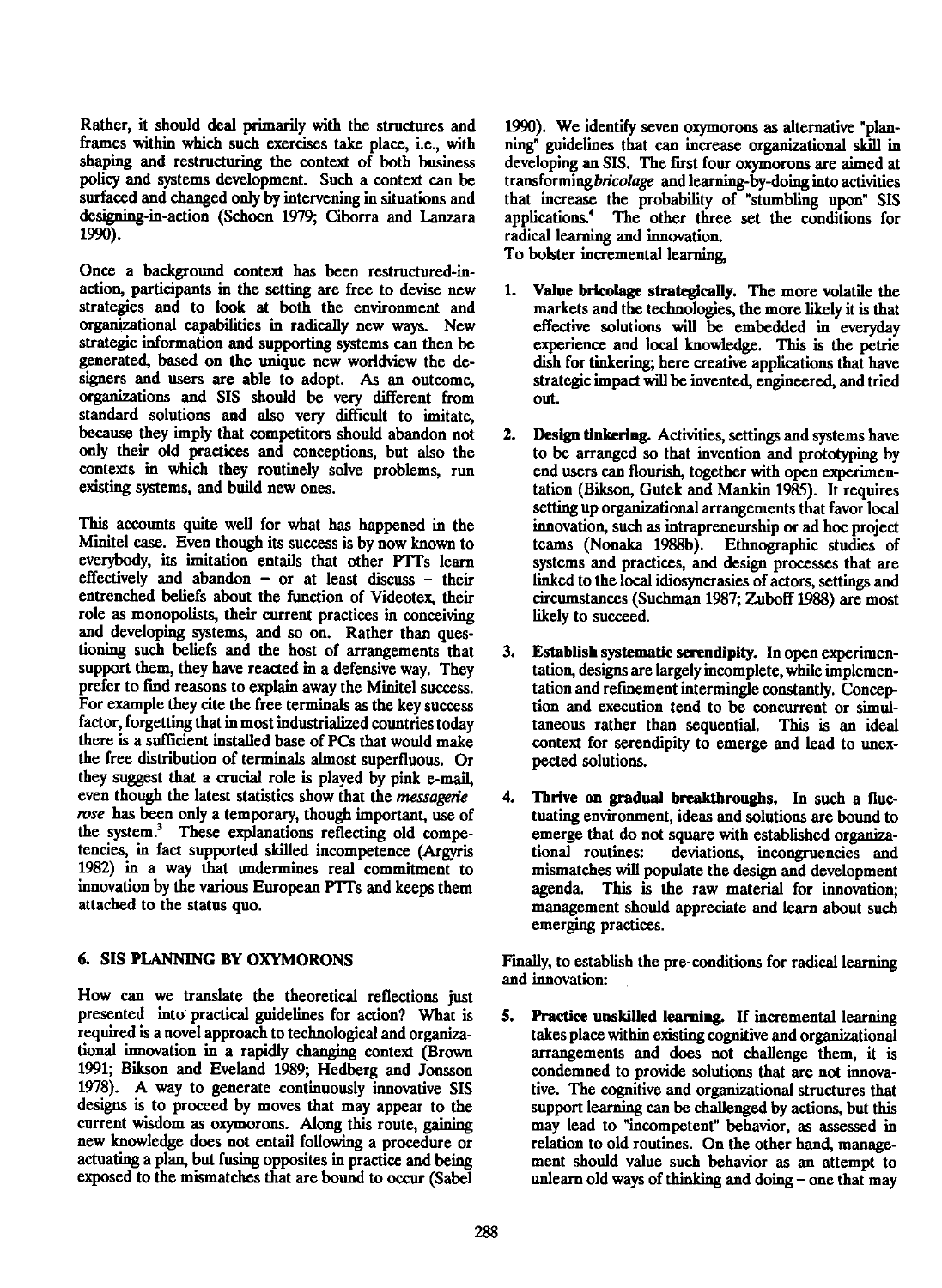lead to new perspectives from which to look at re- 8. ACKNOWLEDGMENTS sources, actions and systems (Penrose 1959).

- 6. Strive for failure. Striving for excellence usually Chris Argyris, suggests that a firm should do better what it already Sisnet group suggests that a firm should do better what it already knows how to do. Such behavior paves the way to routinized, though efficient, systems (the competency 9. REFERENCES trap). Creative reflection over failures can indicate mentations as well as the recognition of discontinuities and flex points.
- 7. Achieve collaborative inimicability. In order to  $A$  *Theory of Action Perspective.* Reading, Massachusetts: achieve uniqueness or emulation difficulty, do not be Addison-Wesley, 1978. achieve uniqueness or emulation difficulty, do not be afraid to collaborate even with competitors in developing SIS, i.e., to expose the organization to new cultures and ideas, or improve the skills of "learning by intrusion" (Nonaka 1988b), and to find clues for new, significant changes in the most obvious routines of

These seven oxymorons can represent a new "systematic" approach for the establishment of an organizational Barney, J.B. "A Framework for Evaluating Strategic environment where new information  $-$  and thus new systems can be generated. Precisely because they are paradoxical, they can unfreeze existing routines, cognitive frames and behaviors; they favor learning over monitoring Barney, J. B. Types of Competition and the Theory of

Our inquiry into models and methodologies for SIS Bateson, G. Steps to an Ecology of Mind. New York:<br>supports the hard lesson learned by a practitioner, Max D. Ballantine, 1972. supports the hard lesson learned by a practitioner, Max D. Hopper, director of American Airlines' SABRE reservation systems. The era of conventional SIS is over. Worse, it is Bikson, T. K., and Eveland, J. D. "Technology Transfer as dangerous to believe that an information system can a Framework for Understanding Social Impacts of Comprovide an enduring business advantage. In brief, it is high puterization." In M. J. Smith and G. Salvendy (Eds.), time to realize that "the old models no longer apply" *Work with Computers: Organizational, Management*,<br>(Hopper 1990). (Hopper 1990).

In our perspective, the strategic application of IT can be the result of tinkering or *bricolage*; this is how new ideas Bikson, T. K.; Stasz, C.; and Mankin, D. "Computer from the bottom of the organization bubble up. Or it can Mediated Work: Individual and Organizational Impact from the bottom of the organization bubble up. Or it can Mediated Work: Individual and Organizational Impact in<br>be the outcome of an act of radical innovation, where the One Corporate Headquarters." The RAND Corporation. existing organizational reality, its environment, and IT applications are seen in a new light by the members. In the latter case, SISs are intimately associated with business the latter case, SISs are intimately associated with business Brousseau, E. "Information Technologies and Inter-Firm

The new challenge is to harness IT to tap the core compe-<br>tencies of the corporation, creating new information and Conference, Venice, March, 1990. tencies of the corporation, creating new information and knowledge (Nonaka 1988b). If firms can build similar platforms and access the same data, then the competitive platforms and access the same data, then the competitive Brown, J. S. "Research that Reinvents the Corporation."<br>advantage related to IT can only come from *cognitive and Harvard Business Review*, January - February 1991, organizational capabilities for converting such data into practical knowledge for action. SIS applications are most<br>likely to develop close to  $-\text{ and }$  to serve  $-\text{ the gressroots}$  of likely to develop close to - and to serve - the grassroots of Brown, J. S., and Duguid, P. "Learning and Improvisation the organization, where its core competencies and skills are  $\sim$  Local Sources of Global Innovation." daily deployed and perfected. The mimeograph, 1989.

Acknowledgements to Tora Bikson, Charles Wiseman

instead the road to novel ideas, designs, and imple-<br>mentations as well as the recognition of discontinuities cisco: Jossey-Bass Publishers, 1982.

Argyris, C., and Schoen, D. A. Organizational Learning:

Bain, J. S. Industrial Organization. Second Edition. New York: Wiley, 1968.

significant changes in the most obvious routines of Bakos, J. Y., and Treacy, M. E. "Information Technology another organization.<br>and Corporate Strategy: a Research Perspective." MIS and Corporate Strategy: a Research Perspective." MIS Quarterly, June 1986, pp. 107-119.

University of California, Los Angeles, Winter 1985a.

Strategy. Toward an Integrative Framework." Graduate School of Management, University of California, Los 7. CONCLUSIONS Angeles, Spring 1985b.

a Framework for Understanding Social Impacts of Com-Stress and Health Aspects, Amsterdam: Elsevier Science Publishers, 1989, pp. 28-37.

One Corporate Headquarters." The RAND Corporation, R-3308-OTA, Santa Monica California, 1985.

Relationships: The Spread of Interorganizational Telematic Systems and its Impacts on Economic Structures."

Harvard Business Review, January - February 1991, pp.<br>102 -111.

- Local Sources of Global Innovation." Xerox Parc,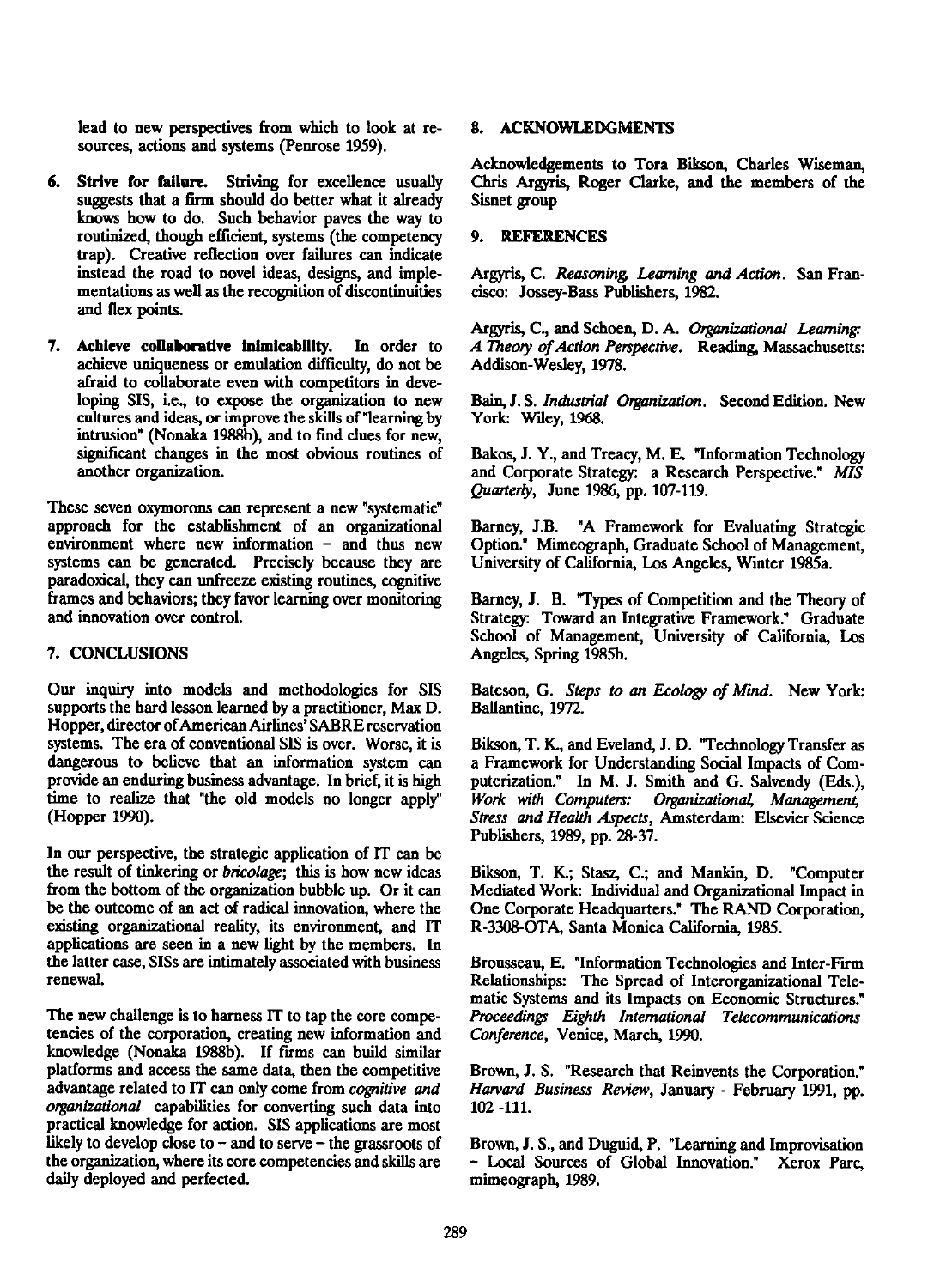Cash, J. I., and Kosynski, B. "IS Redraws Competitive Hopper, M. D. "Rattling SABRE – New Ways to Compete Boundaries." Harvard Business Review, Volume 68, Number 2, March-April 1985, pp. 134-142.

Chamberlin, E. H. *The Theory of Monopolistic Competi*- Itami, H. *Mobilizing Invisible Assets.* Cambridge, iton. Cambridge, Massachusetts: Harvard University Massachusetts. Tharvard University Press, 1987. tion. Cambridge, Massachusetts: Harvard University Press, 1933.

Organizations: The Transaction Costs Approach." Office Technology and People, Volume 3, 1987, pp. 17-38.

Artifacts: Computer Systems as Formative Contexts." In P. Gagliardi (Ed.), Symbols and Artifacts: Views of the Corporate Landscape. Berlin: De Gruyter, 1990.

Ciborra, C. U., and Schneider, L. "Transforming the Routines and Contexts of Management, Work and Technology." Proceedings of the Conference on Technology and nology." Proceedings of the Conference on Technology and Malone, T. W.; Yates, J.; and Benjamin, R. I. "Electronic<br>the Future of Work, Stanford University School of Engi-Markets and Electronic Hierarchies." Communications the Future of Work, Stanford University School of Engi-<br>neering, March 1990.<br>the ACM, Volume 30, Number 6, June 1987, pp. 484-497.

Clemons, E. K. "Information Systems for Sustainable Marchand, M. Le Paradis Informationelles. Paris:<br>Competitive Advantage." Information and Management, Masson, 1987. Competitive Advantage." Information and Management, November 1986, pp. 131-136.

A Case Study of Economost - A Strategic Information System." Journal of Management Information Systems, Volume 5, Number 1, Summer 1988, pp. 36-50.

Copeland, D. G., and McKenney, J. L. "Airline Reserva- 62, Number 3, May-June 1984, pp. 98-103. tion Systems: Lessons from History." MIS Quarterly, Volume 12, Number 3, September 1988, pp. 353-370. Mintzberg, H. "The Design School: Reconsidering the

Feeny, D., and Ives, B. "In Search of Sustainability - Management Journal, Volume 11, 1990, Reaping Long Term Advantage from Investments in pp. 171-195. Information Technology: Mimeograph, 1989.

Fiol, C. M, and Lyles, M. A. "Organizational Learning." Nonaka, I. "Creating Organizational Order out of Chaos:<br>Academy of Management Review, Volume 10, Number 4, Self-Renewal in Japanese Firms." California Management Academy of Management Review, Volume 10, Number 4, Self-Renewal in Japanese Firms." California Management 1985, pp. 803-813.

Hedberg, B., and Jonsson, S. "Designing Semi-Confusing Nonaka, I. "Toward Middle-Up-Down Management: Information Systems for Organizations in Changing Accelerating Information Creation." Sloan Management<br>Environments." Accounting Organizations and Society, Review, Volume 29, Number 3, spring 1988, pp. 9-18. Volume 3, Number 1,1978, pp. 47-64.

can Economic Review, Volume 73, 1983, pp. 560-595.

Henderson, J. C., and Venkatraman, N. "Strategic Align- Nora, S., and Minc, A. L'Informatisation de la Societe.<br>ment: A Process Model for Integrating Information Paris: La Documentation Francaise, 1978. ment: A Process Model for Integrating Information<br>Technology and Business Strategies." Massachusetts Technology and Business Strategies." Massachusetts Institute of Technology, Sloan Working Paper, 1989, pp. Penrose, E. The Theory of Growth of the Firm. New 3086-3089.

on Information." Harvard Business Review, Volume 68, Number 3, May-June 1990, pp. 118-125.

Ives, B., and Learmonth, G. P. The Information System Ciborra, C. U. "Reframing the Role of Computers in as a Competitive Weapon." Communications of the ACM, Organizations: The Transaction Costs Approach." Office Volume 27, Number 12, December 1984, pp. 1193-1201.

Johnston, H. R., and Vitale, M. R. "Creating Competitive Ciborra, C. U., and Lanzara, G. F. "Designing Dynamic Advantage with Interorganizational Information Systems."<br>Artifacts: Computer Systems as Formative Contexts." In MIS Quarterly, June 1988, pp. 153-165.

> Levitt, B., and March, J. G. "Organizational Learning." Annual Review Of Sociology, Volume 14, 1988, pp. 319-

> the ACM, Volume 30, Number 6, June 1987, pp. 484-497.

Masuch, M. "Vicious Circles in Organizations." Adminis-Clemons, E. K., and Row, M. "McKesson Drug Company: trative Science Quarterly, Volume 30, March 1985, pp. 14-<br>A Case Study of Economost – A Strategic Information 33.

> McFarlan, W. F. "Information Technology Changes the Way You Compete." Harvard Business Review, Volume

> Basic Premises of Strategic Management.' Strategic

Review, Volume 30, Number 3, spring 1988a, pp. 57-73.

Review, Volume 29, Number 3, spring 1988, pp. 9-18.

Nonaka, I., and Yamanouchi, T. "Managing Innovation as Heiner, R. "The Origin of Predictable Behavior." Ameri- a Self-Renewing Process." Journal of Business Venturing, can Economic Review, Volume 73, 1983, pp. 560-595. Volume 4, 1989, pp. 299-315.

York: Wiley, 1959.